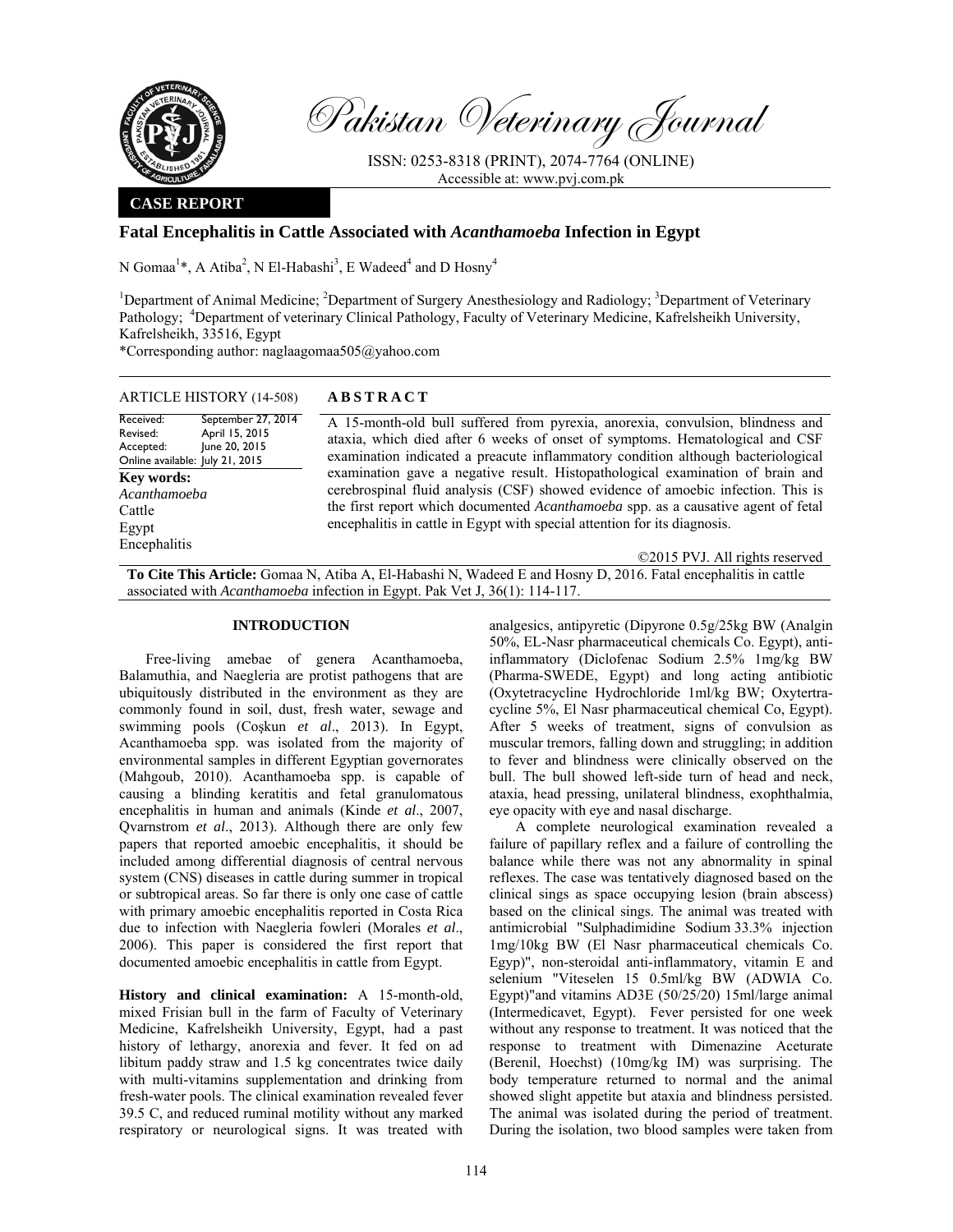the bull with 3 weeks interval. CSF was collected from lumbosaceral space into heparinized tubes for cytological examination and tubes without anticoagulant for biochemical and bacteriological examination.

Abnormal laboratory findings in blood picture were an isocytosis and acanthocytosis. Leukocytic count was 16.3  $x10^3/\mu$ l in first sample and decreased to 5  $x10^3/\mu$ l in the second one (normal range  $4-12 \times 10^3/\mu$ ). Neutrophile count was  $11.4 \times 10^3$ /µl in first sample and reduced to 0.8  $X10^3/\mu l$  in second sample (normal range 0.6-4 x10<sup>3</sup>/ $\mu$ l). Band cells were  $0.8 \times 10^3/\mu$  in first sample and  $1.6 \times 10^3/\mu$ in second one (normal range 0-0.1  $x10^3/\mu$ ). The WBCs morphology showed cytoplasmic basophilia and vacuolation. Laboratory examination of CSF revealed low cellularity  $\leq 20$  cells/ $\mu$ l and mononucleated cells were predominant. Bacteriological examination of CSF and serum using direct microscopic examination and bacteriological culture for aerobic and anaerobic bacteria gave negative result. The serological tests for *Toxoplasma gondii* in two serum samples were negative for infection.

After two weeks of second blood sample, the health condition of bull was deteriorated. The bull was in lateral recumbency and in opisthotonus position, unilateral blindness, and exophthalmia, tympany, increased heart and respiratory rate (Fig. 1).

After the death of animal, postmortem examination was performed and there were no detectable pathological changes in internal organs. The head of animal was taken immediately after death for Computed Tomographic (CT) examination of brain. CT was carried out using multidetector row CT unit (Asteion super 4, Toshiba, Tokyo, Japan). Obtained CT data were reconstructed by image processing workstation (Virtual Place, AZE, Tokyo, Japan), and observed transverse and dorsal plane images, which showed normal brain findings without remarkable space-occupying lesion on the brain (Fig. 2).

Macroscopic examination of the brain showed congestion, edema of the cerebral hemispheres with focal small grayish white softened areas in the cerebral cortex and cerebellum (Fig. 3). On cross section, cerebral hemispheres show multiple foci of encephalomalacia involving the cerebral cortex, subcortical white matter. Cerebellum and brain stem were more severely affected than the cerebral hemispheres. The cut surface was moist and shining and parenchyma was soft (Fig. 3).

Histopathological examination of brain showed multiple areas of malacia and edema. The blood vessels

within the area of malacia revealed endothelial and adventitial proliferation. In addition to the above mentioned lesion, multiple amebic cysts with double wall and prominent nucleus especially around and within areas of malacia were observed (Fig. 4).

#### **DISCUSSION**

In the presented case, the signalment, clinical signs appeared on the animal and neurological examination revealed presence of an infectious disease in the forebrain based on the depression, incoordination, head pressing, head turn, unilateral failure of optic reflex and vestibular disease which appear clinically as unilateral ataxia with a continuous fever.

The hematological examination of the first blood sample showed a neutrophilic leukocytosis with left shift together with monocytosis which indicates an inflammatory condition. In second blood sample which was taken after 3 weeks later, the leukogram showed degenerative left shift with decrease leukocytic count and monocytosis which commonly seen in severe per-acute inflammatory condition in cattle owing to smaller marrow reserve of segmented neutrophils in cattle. Monocytosis usually appears in intracellular bacterial or protozoal infection. In addition to cytoplasmic basophilia and vacuolation in leukogram which indicated parasitic infection (Cotter, 2001).

Laboratory evaluation of CSF is the most direct antemortem method of diagnosis although the cause of CNS disorder often cannot be determined. Total mononucleated cell count (TNCC) was  $\leq$ 20 cell/ $\mu$ l which was slightly increased in comparison to normal reference value in healthy cattle (TNCC≤10 cell/µl). Total protein (80 mg/dl) was also increased in comparison to reference value in healthy cattle  $( \leq 67 \text{mg/dl})$ . According to the above mentioned data the laboratory examination of CSF indicated mild inflammation (Stokol *et al*., 2009).

Mild mononuclear pleocytosis and mild increased protein concentration were characteristic CSF findings in cattle with listeriosis and abscess although bacteriological examination of CSF and serum in this case give negative result to bacterial infection. It is possible that granular lymphocytes increase in animal with lymphocytic vasculitis or liquefactive necrosis (Garma-Aviña and Tyler, 1999).



**Fig. 1:** The bull suffering from fatal encephalitis was in lateral recumbancy, opisthenous position (a); with exophthalmia before death (b).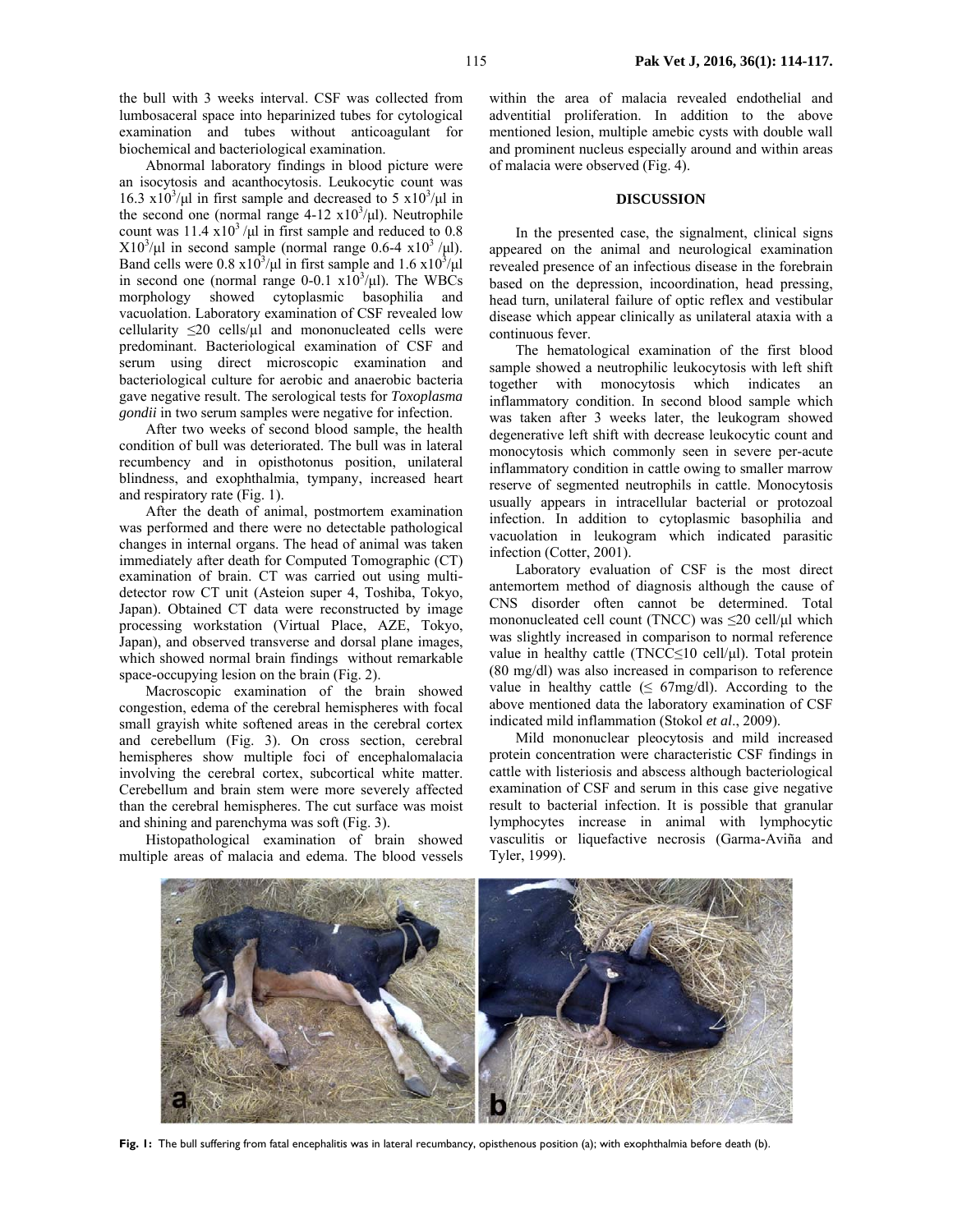

**Fig. 2:** Dorsal (a), transversal (b) and lateral planes (c) of CT examination of bull (suffering from (Fatal encephalitis associated with *Acanthamoeba*) brain showing normal brain findings



**Fig. 3:** Brain bull (suffering from (Fatal encephalitis associated with *Acanthamoeba*) showing congestion of cerebral hemispheres (a) and softened areas in cerebellum (a&b). Cross-sections showed multiple hemorrhagic spots in subcortical white matter (c).



**Fig. 4:** 1) Showing *Acanthamoeba* spp cysts which are uninucleate (arrow) and have an ectocyst and an endocyst with accompanying polymorphonuclear (PMN) leucocytes in wet mount of CSF smear (a&b); 2) showing congestion, edema of the cerebral hemispheres with focal small grayish white softened areas in the cerebral cortex (arrow); 3) showing area of malacia with multiple parasitic cysts (head arrow). Higher inset showing cyst with double wall (X 400); 4) the brain showing multiple parasitic cysts, one of them (arrow) showing clear nucleus; 5) the brain showing area of malacia; Higher inset, within the area of malacia, the blood vessels reveal endothelial and adventitial proliferation (X 400) and 6) the brain showing pericellular edema. Giemsa stain: 1; H&E stain: 3-6. 1: X1000; 3&5-6: X200. 4: X400.